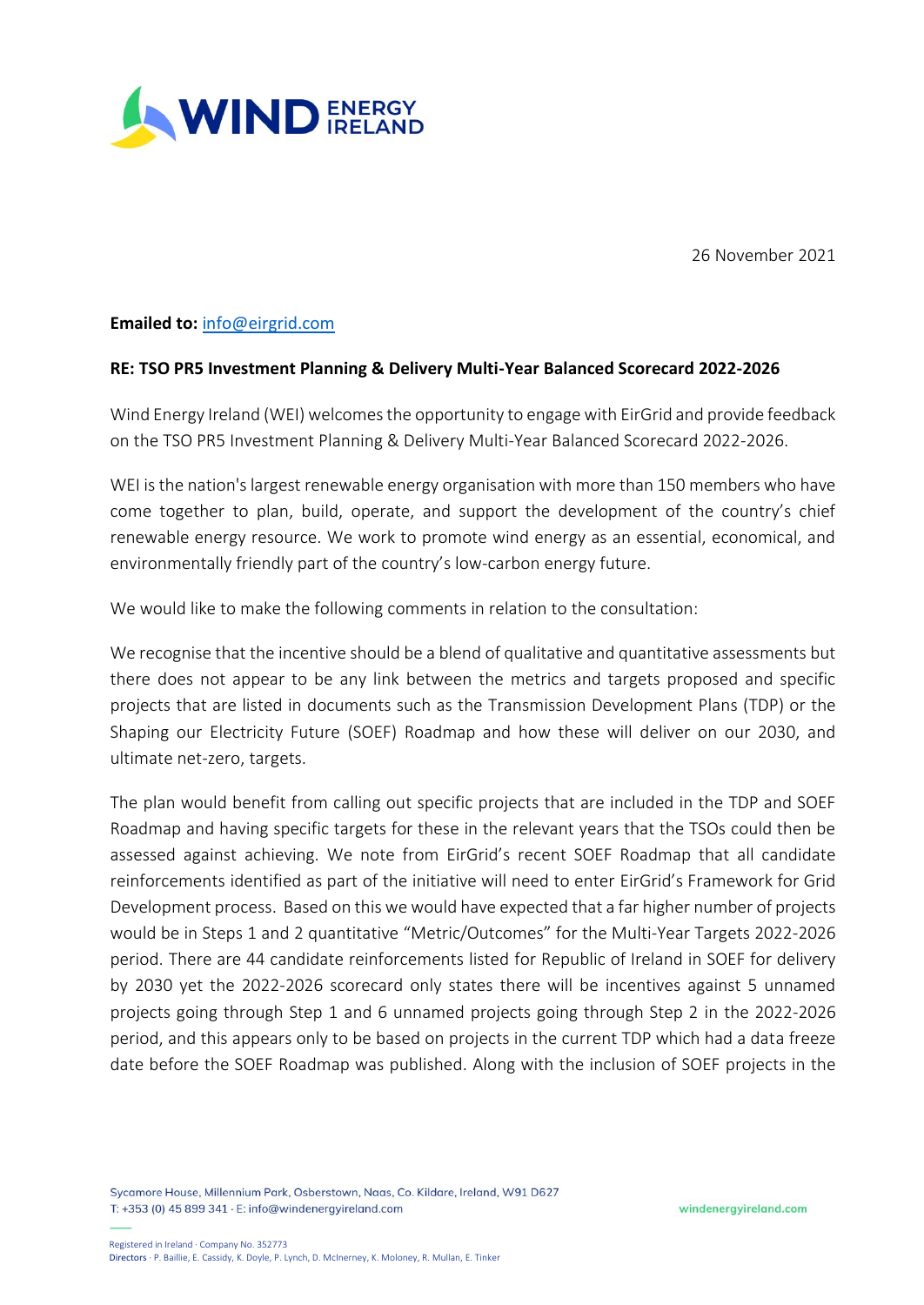

scorecard we would also have expected a higher weighting assigned to Steps 1-3 to ensure there is sufficient focus and incentives on confirming project requirements to meet needs and to ensure they are progressed into the planning and delivery phases in Steps 4-6 in time for 2030 targets to be achieved. SOEF falls far short of enabling the onshore wind project pipeline we have today and the capacity targets in our national Climate Action Plan, and with the recent upward revision in the RES-E target to 80%, additional grid reinforcement projects will be required. These should be factored into the scorecard in due course over the 2022-2026 period.

We would also note that the question of overall system adequacy doesn't appear to be covered within the assessment criteria i.e. have enough of the right projects been brought forward on a timeline that is capable of meeting the needs identified in Irelands Climate Action Plan. It does not appear the assessment captures the adequacy of development work (design and consenting) that needs to be completed during the PR5 period in order to be capable of being delivered on the system during the PR6 period (i.e. in time to meet the needs of our 2030 targets). We would strongly recommend the inclusion of one additional assessment criteria – namely "Overall Adequacy of Development Activity" i.e. the System Operators should be required to demonstrate that they have sufficient projects on a scheduled glide-path to delivery, to be capable of meeting the needs of the system for 2030, including a total of 8.2GW of onshore wind and the 5 GW of offshore wind with sufficient future proofing to allow for new shallow connections (e.g., new transmission stations should have space for future bays) and additional grid capacity (e.g. new cable installations should be capable of being 'voltage uprated' in future) in areas of the network where the renewable energy project pipeline is being progressed. In addition to the requirements of national renewable electricity targets this would need to consider increased demand due to electrification of heat, transport and new data centre capacity.

When considering system adequacy, it is necessary to consider time. Being adequate but 5-10 years late is effectively the same as being inadequate and this can have a significant impact on consumer costs. Under the current incentive design, it is possible that the TSO could do an excellent needs assessment, an excellent job selecting the best technologies to meet those needs and deciding on where these should be deployed.

However, it is also possible that by the time the projects move through EirGrid's current six-step process and reach the point where they are actually on a transmission outage program to be delivered, that it is already 5-10 years later than the system needs would require. Under the existing incentive approach, provided the delivery takes place in line with this outage schedule (for

Sycamore House, Millennium Park, Osberstown, Naas, Co. Kildare, Ireland, W91 D627 T: +353 (0) 45 899 341 · E: info@windenergyireland.com